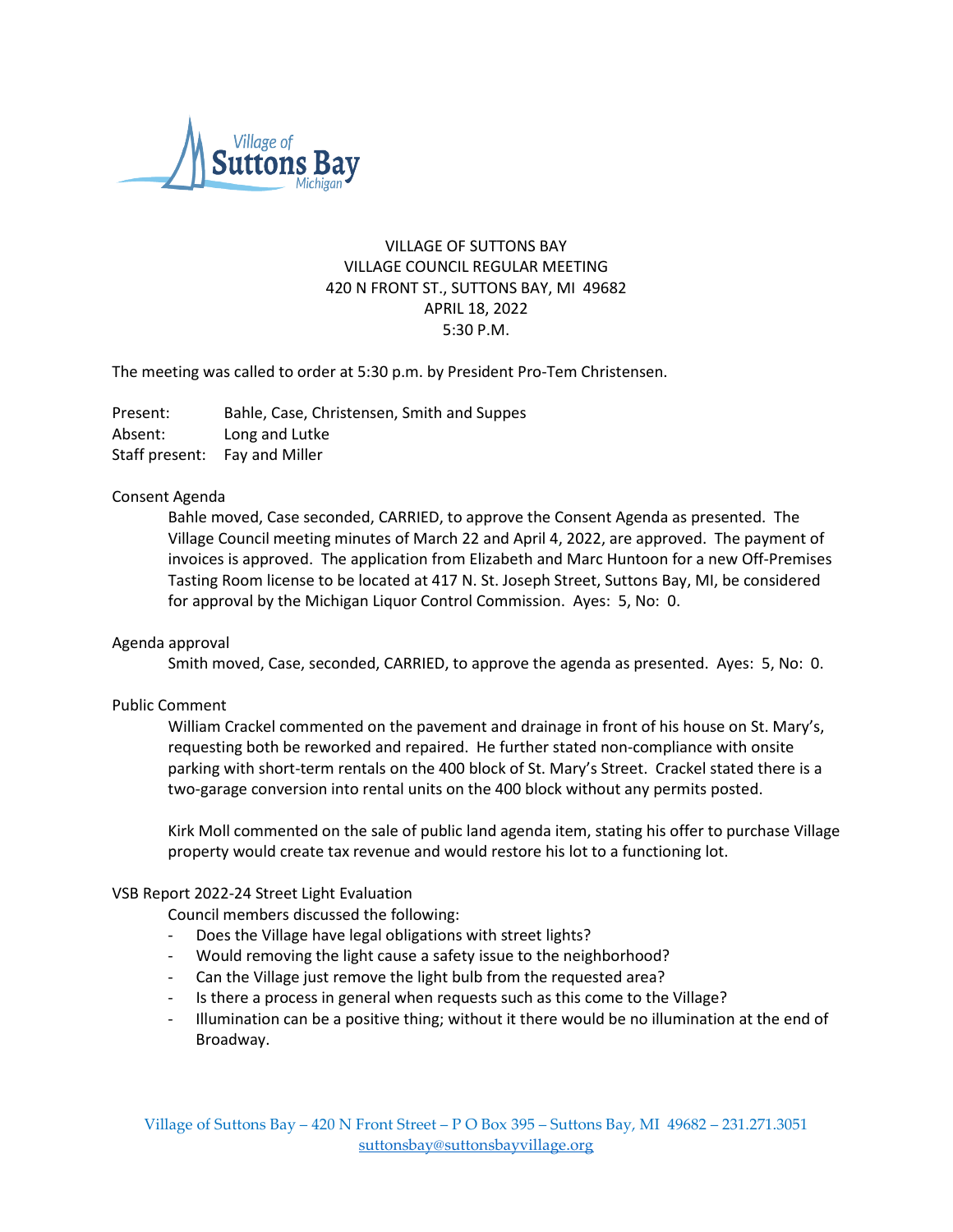- Is the Village charged by the presence of the light rather or not it is illuminated?
- This could set a precedence if we disconnect the bulb because a few residents request it.
- Is there a liability issue if the bulb is removed?
- How does it impact others if the bulb is removed?
- There is inconsistency throughout the Village with the Village lights, such as the bulb type, height, illumination, etc.
- All of the lights in the Village should be evaluated and inventoried, and changed to be consistent.
- It is believed that a goal of the Zoning Ordinance is to not have light pollution.
- Some of the lights in the Village are offensive.
- The other neighbors in the area of the Broadway light should be surveyed to see if they would like the light removed as well.
- There are other areas in the Village where there is no lighting, such as west of Lincoln and Jefferson Streets.

It was the consensus of Council members to place this item on the next General Services Committee meeting agenda.

## VSB Report 2022-25 Sale of Public Lands

Bahle moved, Case seconded, FAILED, that inquiries regarding the sale of public land or granting of easements across public lands will not be considered until a time in which the properties are placed for sale by the Village. Ayes: 0, No: 5.

Bahle moved, Case seconded, CARRIED, that inquiries regarding the sale of public land will not be considered until a time in which the properties are placed for sale by the Village. Ayes: 5, No: 0.

## Special Committee/Staff reports

DPW Director Miller stated Village staff has started brush and leaf pickup and that chlorination and hydrant flushing will take place next week. A robo call will go out. He further stated street sweeping will be scheduled soon. Christensen said the sound panels for Council chambers are here and the installation will hopefully begin by next meeting.

#### Good of the Order

Smith asked who was responsible for cleaning out ditches that have been filled in by dirt. Miller stated that it is a mutual understanding that the homeowners keep ditches clean, much like cutting the grass in the ditches.

Case stated the service panel down by the Marina is deteriorating and needs reconstruction. If the Art Festival will no longer be down by the Marina, perhaps the Village would consider moving the panel up to Front Street, or at least put an accessory panel there.

## Public Comment

Perkins agrees with Case and that the service panel is too far away for the Art Festival Food vendors to have access to. They need power and it should be moved closer to Front Street.